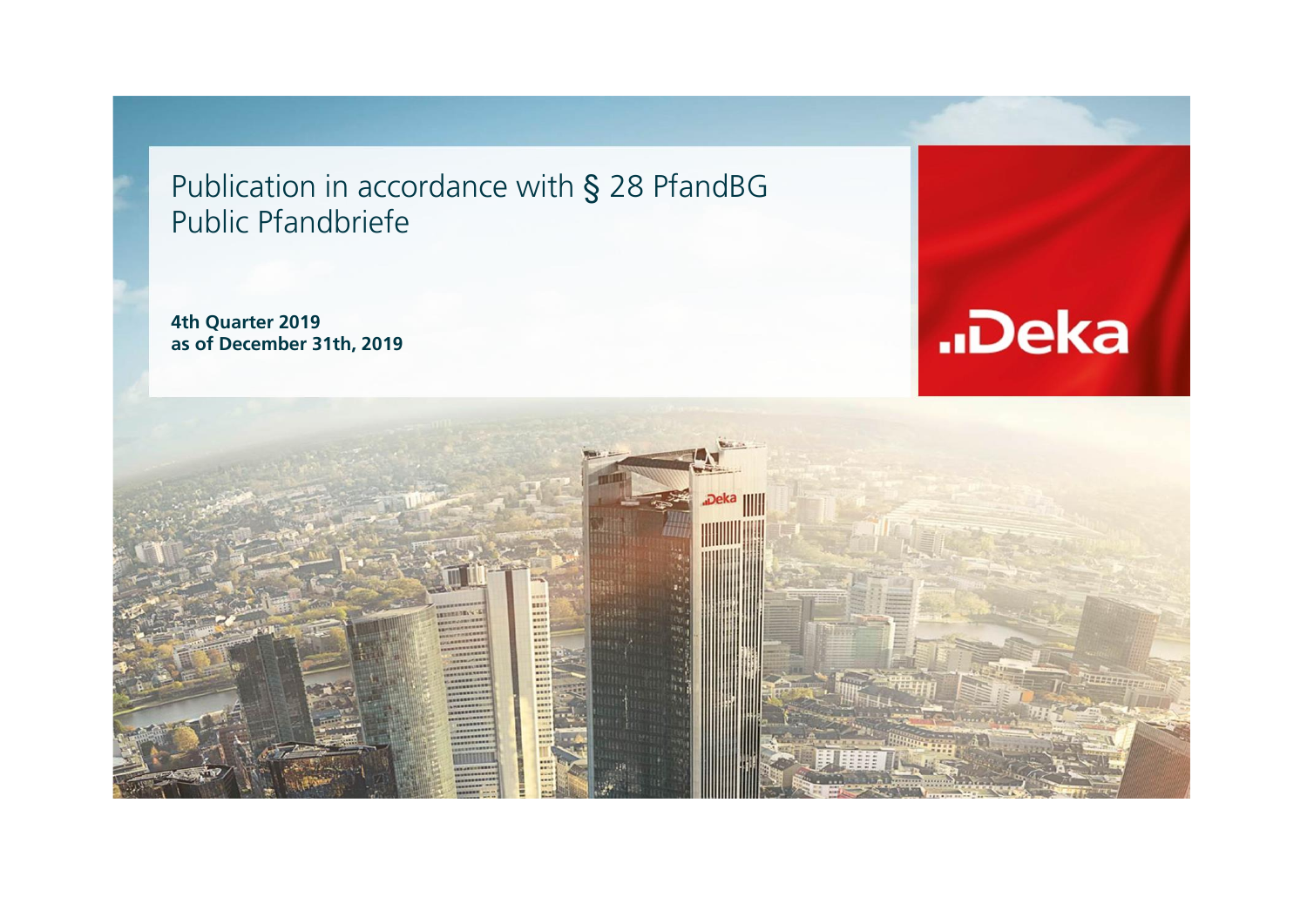# Public Pfandbriefe - Publication in accordance with § 28 PfandBG as of December 31th, 2019

### **Table of contents**

| Publication in accordance with § 28 PfandBG                                                                                      | Page(s)        |
|----------------------------------------------------------------------------------------------------------------------------------|----------------|
| I. Nominal value                                                                                                                 | 3              |
| II. vdp-Credit qualitiy differentiation model                                                                                    |                |
| III. Derivatives contained in cover pool                                                                                         | 3              |
| IV. Nominal value and net present value                                                                                          | $\overline{4}$ |
| V. Maturity structure                                                                                                            | 5              |
| VI. Breakdown of cover pool by size                                                                                              | 6              |
| VII. Fixed-interest rate assets                                                                                                  | 6              |
| VIII. Additional cover pool assets                                                                                               |                |
| IX. Distribution of cover pool assets - Regular cover (incl. statutory overcollateralization) in mill EUR                        | 8              |
| X. Distribution of cover pool assets (amounts directly owed) - Regular cover (incl. statutory overcollateralization) in mill EUR | 9              |
| XI. Distribution of cover pool assets (guaranteed amounts) - Regular cover (incl. statutory overcollateralization) in mill EUR   | 10             |
| XII. Distribution of cover pool assets (quarantees for reasons of export promotion) - Regular cover in mill EUR                  | 11             |
| XIII. Debts in arrears > 90 Days (in mill EUR)                                                                                   | 12             |
| XIV. Total amounts of nonperforming assets, if at least 5% of each individual claim are non performing(in mill EUR)              | 13             |
|                                                                                                                                  |                |

### **Additional voluntary information**

| I. Additional voluntary information about the cover pool               | 14-15 |
|------------------------------------------------------------------------|-------|
| II. Additional voluntary information about the outstanding Pfandbriefe |       |

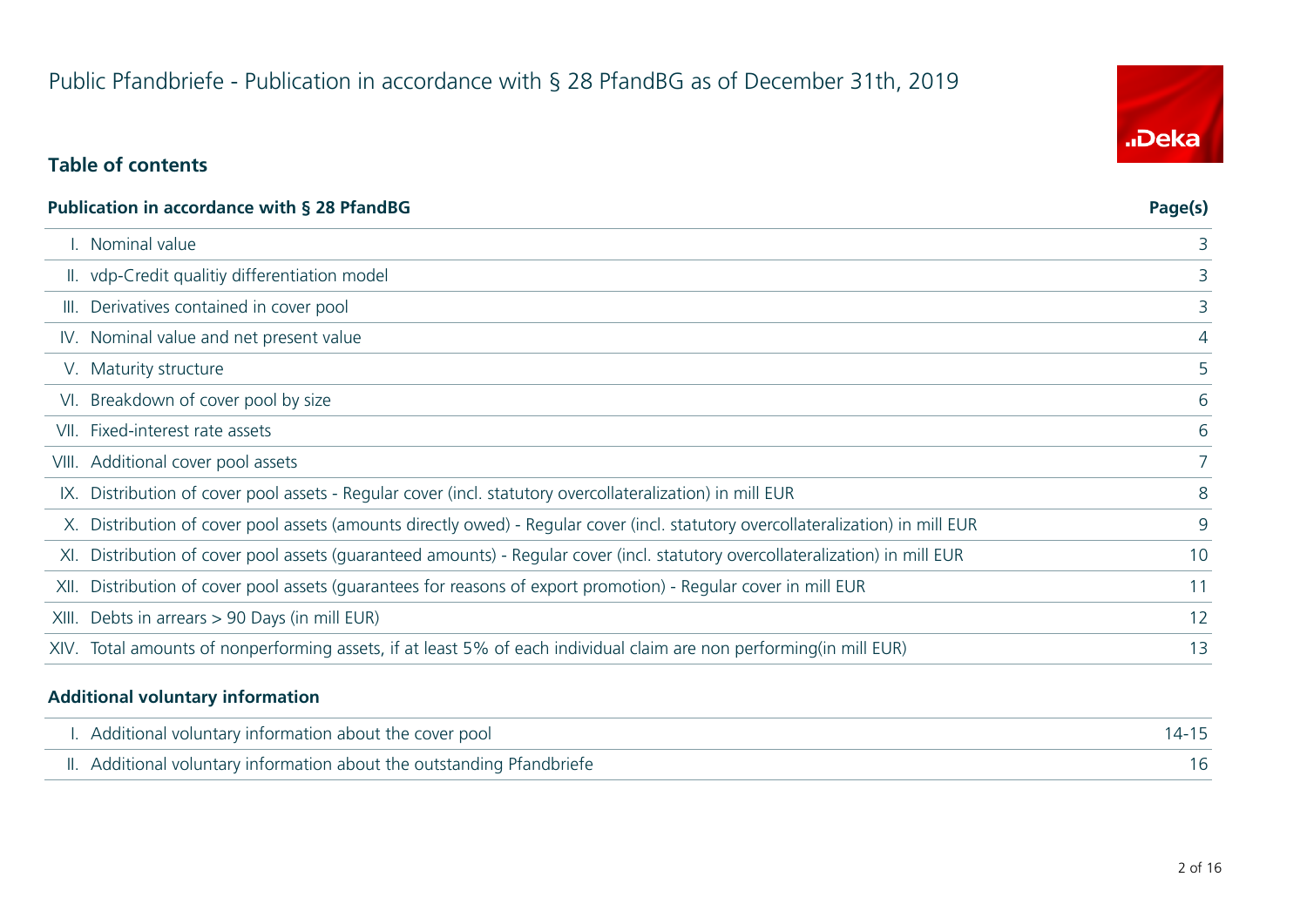

### **I. Nominal value**

| <b>Total amounts in mill EUR</b>          | <b>Nominal value</b> |         |
|-------------------------------------------|----------------------|---------|
|                                           | Q4/2019              | Q4/2018 |
| Outstanding Pfandbriefe                   | 2.606.4              | 2.382,2 |
| Public sector cover pool                  | 3.859,3              | 3.380,2 |
| Overcollateralization                     | 1.253.0              | 998.0   |
| Overcollateralization in % of outstanding | 48.1 %               | 41.9%   |

### **II. vdp-Credit qualitiy differentiation model**

| Overcollateralization in consideration of the<br>"vdp-Credit quality differentiation model" | <b>Nominal value</b> |         | Net present value |         |
|---------------------------------------------------------------------------------------------|----------------------|---------|-------------------|---------|
| in mill EUR                                                                                 | O4/2019              | 04/2018 | O4/2019           | 04/2018 |
| Overcollateralization                                                                       | 1.253.0              | 998.0   | 1.357.8           | 992.5   |
| Overcollateralization according to the "vdp-Credit quality<br>differentiation model"        | 1.253.0              | 998.0   | 1.357.8           | 992,5   |
| Overcollateralization in % of outstanding                                                   | 48.1 %               | 41.9 %  | 47.6 %            | 37.3%   |

### **III. Derivatives contained in cover pool**

| <b>Total amounts in mill EUR</b> | <b>Nominal value</b> |     |
|----------------------------------|----------------------|-----|
|                                  | O4/2019<br>04/2018   |     |
| <b>Derivates</b>                 | 0.0                  | 0.0 |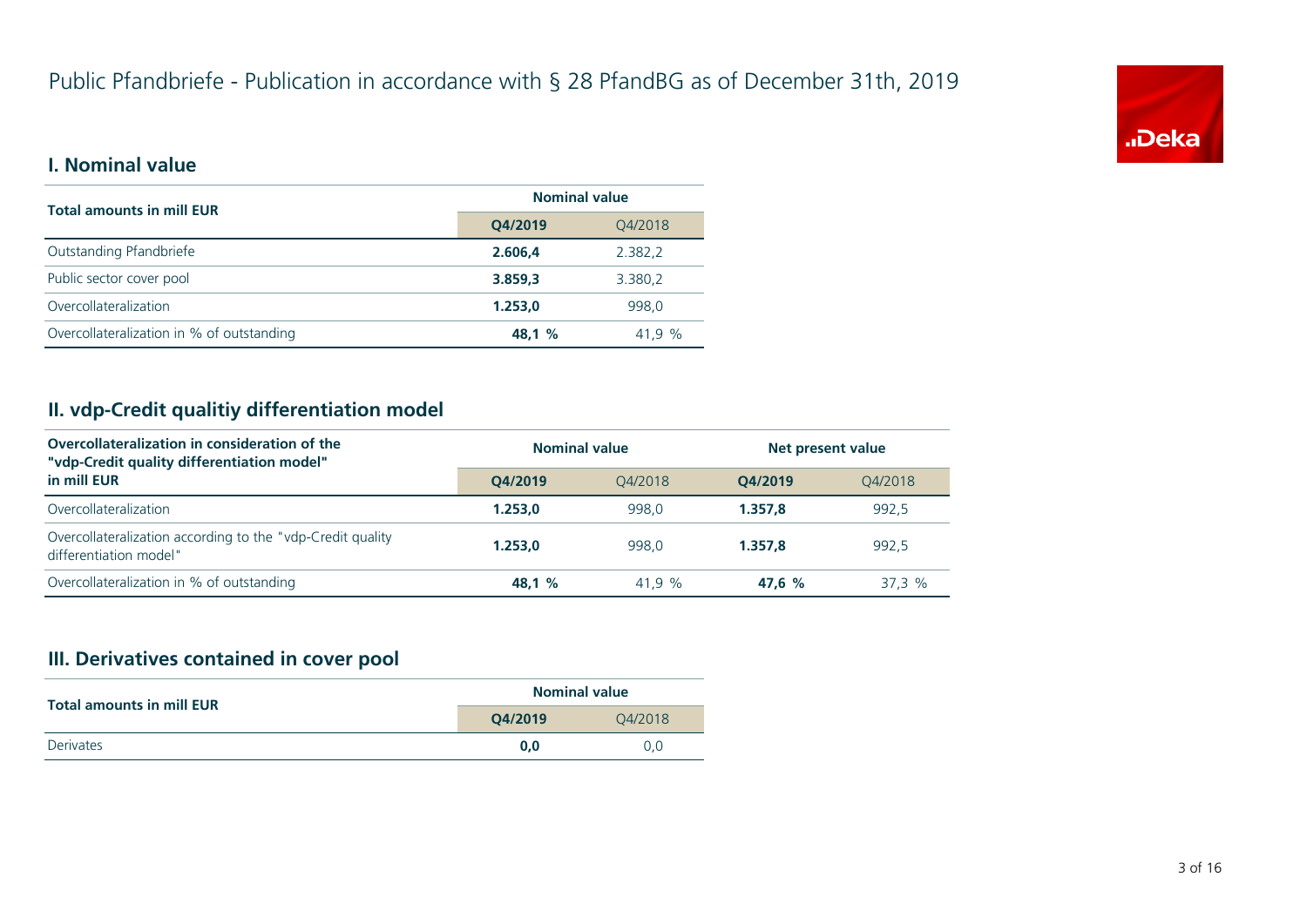

### **IV. Nominal value and net present value**

| <b>Total amounts in mill EUR</b>          | <b>Nominal value</b> |         | Net present value |         |
|-------------------------------------------|----------------------|---------|-------------------|---------|
|                                           | O4/2019              | 04/2018 | O4/2019           | Q4/2018 |
| Outstanding Pfandbriefe                   | 2.606.4              | 2.382.2 | 2.851.8           | 2.661,7 |
| Public sector cover pool                  | 3.859.3              | 3.380.2 | 4.209.6           | 3.654,2 |
| Overcollateralization                     | 1.253.0              | 998.0   | 1.357.8           | 992.5   |
| Overcollateralization in % of outstanding | 48,1 %               | 41,9 %  | 47.6 %            | 37,3 %  |

| <b>Total amounts in mill EUR</b>          | Net present value + 250 BP |         | Net present value - 250 BP |         | Net present value<br><b>Currency stress</b> |         |
|-------------------------------------------|----------------------------|---------|----------------------------|---------|---------------------------------------------|---------|
|                                           | O4/2019                    | O4/2018 | O4/2019                    | 04/2018 | O4/2019                                     | Q4/2018 |
| Outstanding Pfandbriefe                   | 2.531,4                    | 2.417.2 | 3.247.0                    | 2.962.2 | 2.501.7                                     | 2.932,3 |
| Public sector cover pool                  | 3.731.7                    | 3.395.1 | 4.873.9                    | 3.977.6 | 3.689.2                                     | 3.875,3 |
| Overcollateralization                     | 1.200.2                    | 977.8   | 1.626.9                    | 1.015.4 | 1.187.5                                     | 943,0   |
| Overcollateralization in % of outstanding | 47,4 %                     | 40,5 %  | 50.1%                      | 34,3 %  | 47,5 %                                      | 32,2 %  |

| <b>Foreign Currencies</b> | Net present value for each foreign<br>currency (in mill) |         | <b>Rates of exchange</b> |         | Net present value<br>in mill EUR |         |
|---------------------------|----------------------------------------------------------|---------|--------------------------|---------|----------------------------------|---------|
|                           | O4/2019                                                  | 04/2018 | O4/2019                  | 04/2018 | O4/2019                          | Q4/2018 |
| <b>USD</b>                | 86,2                                                     | 193.6   | 1,12340                  | .14540  | 76,7                             | 169,0   |
| <b>Total amounts</b>      |                                                          |         |                          |         | 76,7                             | 169,0   |

Remark: Net present value on Static Method basis in accordance with § 5 and § 6 PfandBarwertV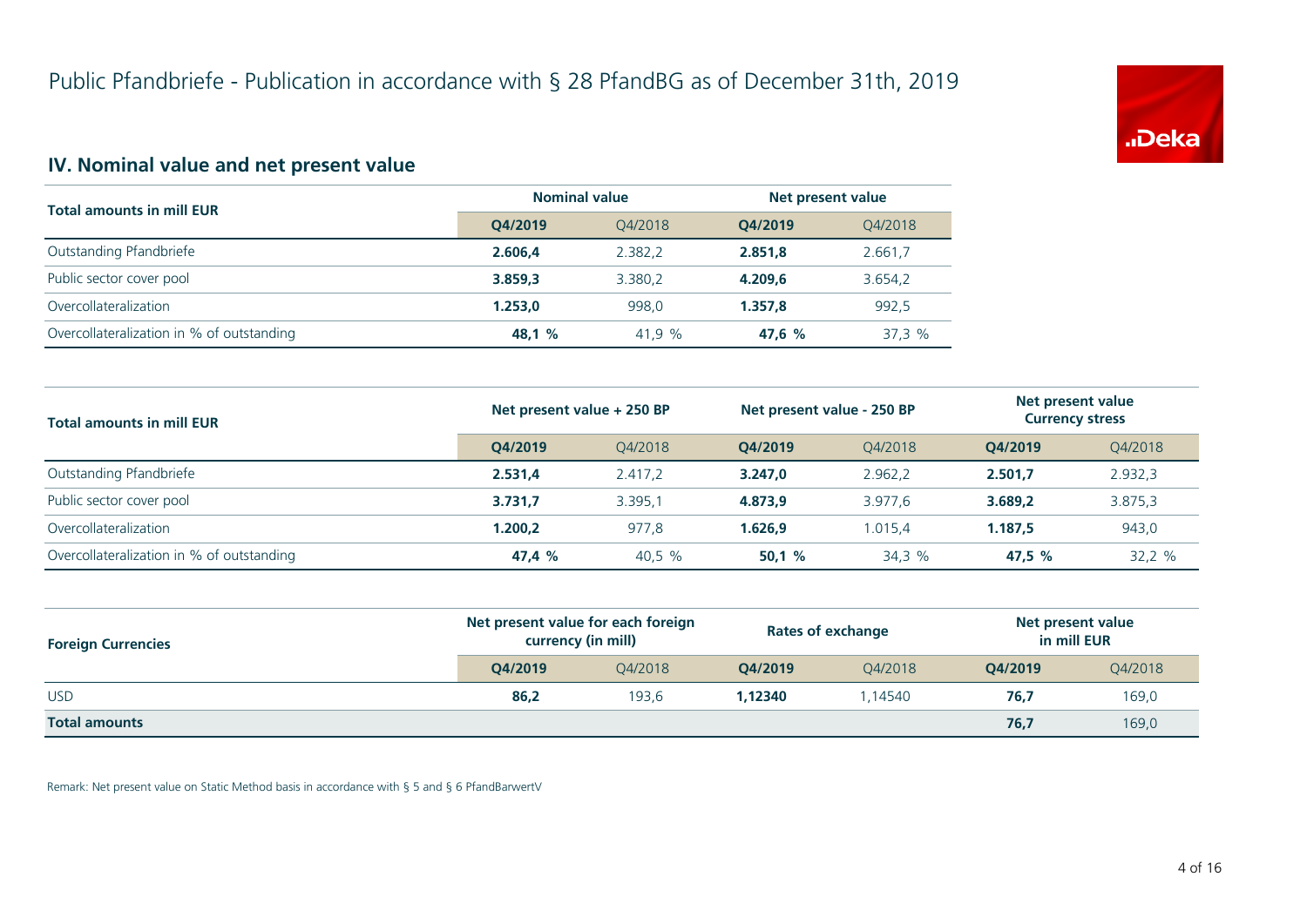

# **V. Maturity structure**

| <b>Maturity ranges</b> |        |           | <b>Outstanding Pfandbriefe in mill EUR</b> |         | Public sector cover pool in mill EUR |         |
|------------------------|--------|-----------|--------------------------------------------|---------|--------------------------------------|---------|
|                        |        | Q4/2019   | Q4/2018                                    | Q4/2019 | Q4/2018                              |         |
|                        | $\leq$ | 6 months  | 72,4                                       | 292,0   | 174,0                                | 294,1   |
| 6 months               | $\leq$ | 12 months | 231,0                                      | 163,0   | 40,9                                 | 0,2     |
| 12 months              | $\leq$ | 18 months | 105,8                                      | 72,0    | 185,1                                | 224,1   |
| 18 months              | $\leq$ | 2 years   | 0,5                                        | 232,6   | 138,7                                | 64,5    |
| 2 years                | $\leq$ | 3 years   | 288,0                                      | 150,1   | 189,3                                | 390,4   |
| 3 years                | $\leq$ | 4 years   | 395,0                                      | 290,0   | 274,5                                | 212,0   |
| 4 years                | $\leq$ | 5 years   | 367,5                                      | 395,0   | 229,1                                | 287,3   |
| 5 years                | $\leq$ | 10 years  | 943,3                                      | 540,4   | 1.480,3                              | 1.562,9 |
|                        | >      | 10 years  | 202,8                                      | 247,1   | 1.147,3                              | 344,8   |
| <b>Total amounts</b>   |        |           | 2.606,4                                    | 2.382,2 | 3.859,3                              | 3.380,2 |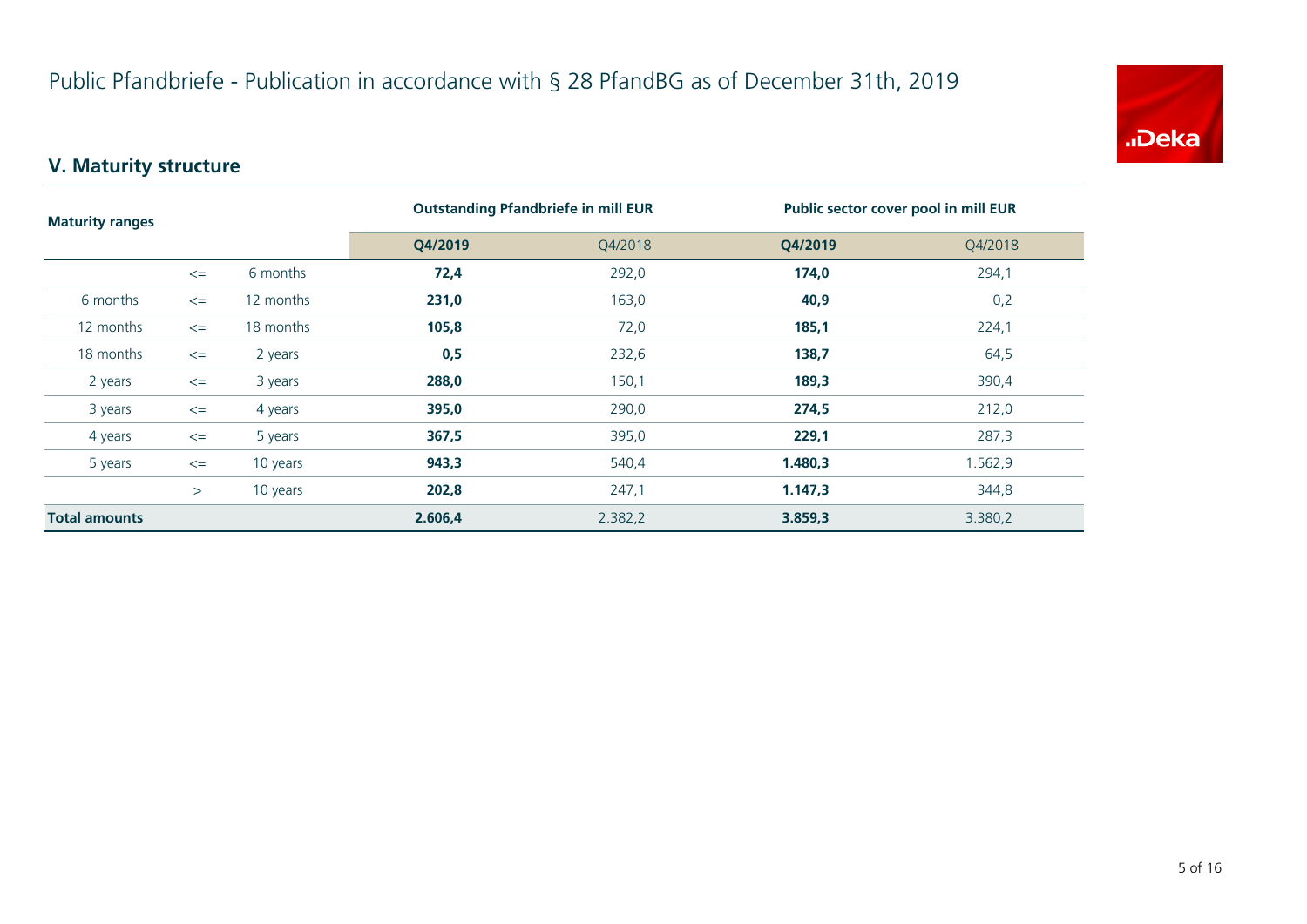

# **VI. Breakdown of cover pool by size**

| Breakdown of cover pool by size (in mill EUR)                        |                                 |               |              |         |         |  |
|----------------------------------------------------------------------|---------------------------------|---------------|--------------|---------|---------|--|
|                                                                      |                                 |               | O4/2019      | 04/2018 |         |  |
| Regular cover                                                        |                                 | $\leq$        | 10 mill EUR  | 107.9   | 58,3    |  |
| according to $\S$ 20 para. 1 PfandBG                                 |                                 |               |              |         |         |  |
| Regular cover                                                        | 10 mill EUR $\leq$ 100 mill EUR |               |              | 1.809,4 | 1.305,1 |  |
| according to $\S$ 20 para. 1 PfandBG                                 |                                 |               |              |         |         |  |
| Regular cover                                                        |                                 | $\rightarrow$ | 100 mill FUR | 1.942.0 | 1.976,9 |  |
| according to $\S$ 20 para. 1 PfandBG                                 |                                 |               |              |         |         |  |
| <b>Amounts</b>                                                       |                                 |               |              | 3.859,3 | 3.340,2 |  |
| Additional cover pool assets<br>according to $\S$ 20 para. 2 PfandBG |                                 |               |              | 0,0     | 40,0    |  |
| <b>Total amounts</b>                                                 |                                 |               |              | 3.859.3 | 3.380,2 |  |

### **VII. Fixed-interest rate assets**

| Total amounts of fixed-interest assets (nominal and<br>percentage values) | <b>Total amounts in mill EUR</b> |         | thereof: Nominal value of fixed<br>interest assets |         | thereof: Percentage of fixed<br>interest assets |         |
|---------------------------------------------------------------------------|----------------------------------|---------|----------------------------------------------------|---------|-------------------------------------------------|---------|
|                                                                           | O4/2019                          | 04/2018 | O4/2019                                            | 04/2018 | O4/2019                                         | Q4/2018 |
| Outstanding Pfandbriefe                                                   | 2.606.4                          | 2.382.2 | 2.428.3                                            | 2.207.6 | 93.2%                                           | 92,7 %  |
| Public sector cover pool                                                  | 3.859.3                          | 3.380.2 | 2.948.9                                            | 2.166.5 | 76.4 %                                          | 64,1 %  |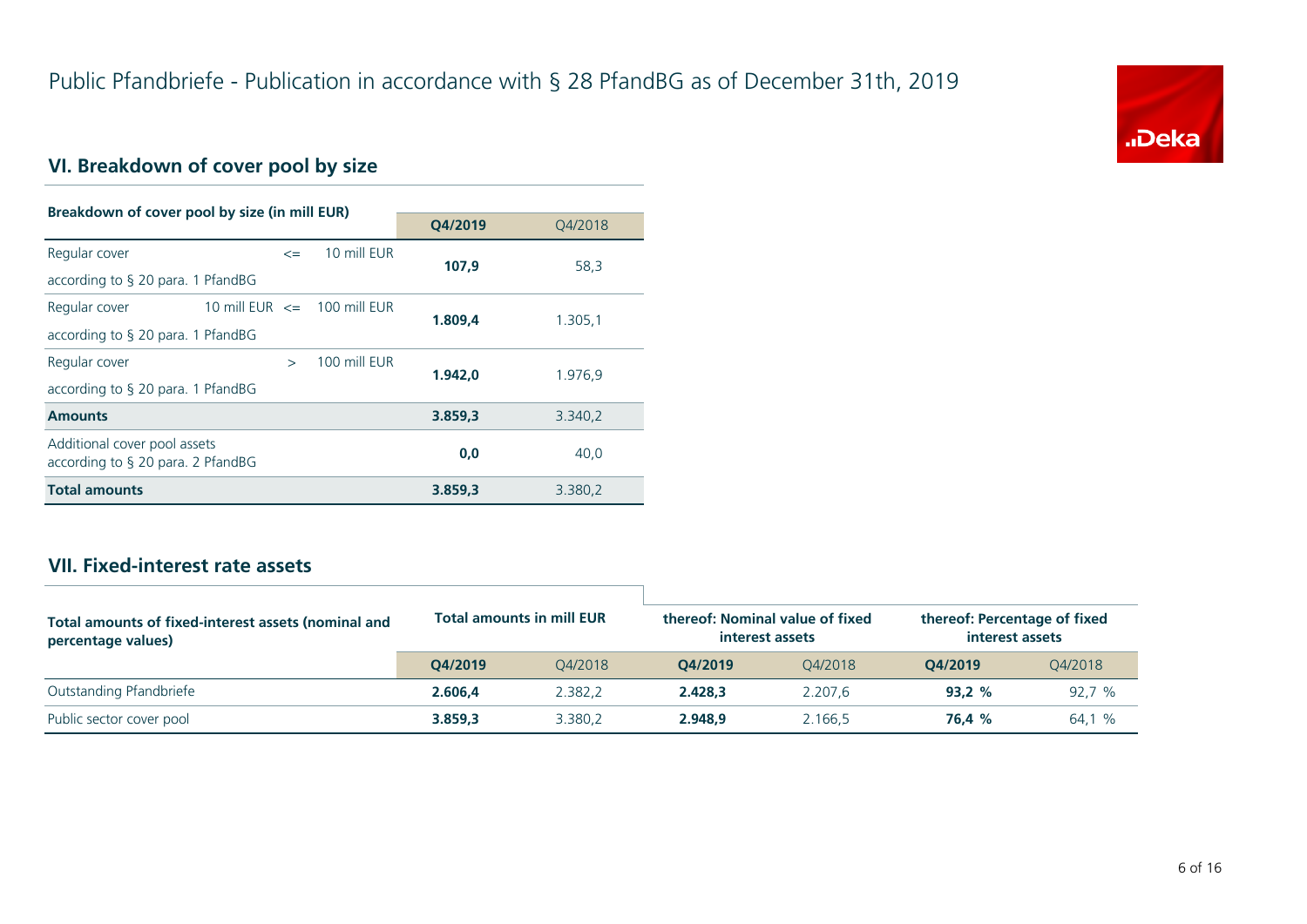

### **VIII. Additional cover pool assets**

| <b>Additional cover pool assets</b>                                             |                      |         | <b>Total amounts in mill EUR</b> |         |                                                         |
|---------------------------------------------------------------------------------|----------------------|---------|----------------------------------|---------|---------------------------------------------------------|
| according to § 20 para. 2 PfandBG                                               |                      | Q4/2019 | Q4/2018                          |         |                                                         |
|                                                                                 |                      | 0,0     | 40,0                             |         |                                                         |
|                                                                                 |                      |         |                                  |         |                                                         |
| Thereof additional cover pool assets                                            |                      |         | <b>Total amounts in mill EUR</b> |         |                                                         |
| according to § 20 para. 2 no. 1 PfandBG                                         |                      | Q4/2019 | Q4/2018                          |         |                                                         |
|                                                                                 |                      | 0,0     | 0,0                              |         |                                                         |
|                                                                                 |                      |         |                                  |         |                                                         |
|                                                                                 |                      |         |                                  |         |                                                         |
| Thereof additional cover pool assets<br>according to § 20 para. 2 no. 2 PfandBG |                      |         | <b>Total amounts in mill EUR</b> |         | according to Article 129 Regulation<br>(EU) No 575/2013 |
| based in                                                                        | <b>Code</b><br>$(*)$ | Q4/2019 | Q4/2018                          | Q4/2019 | thereof: Exposure in covered bonds<br>Q4/2018           |
| Germany                                                                         | DE                   | 0,0     | 40,0                             | 0,0     | 0,0                                                     |

| Information according to $\S$ 28                                    | <b>Total amounts in mill EUR</b> |         |  |  |
|---------------------------------------------------------------------|----------------------------------|---------|--|--|
| para. 1 no. 8 PfandBG                                               | O4/2019                          | 04/2018 |  |  |
| Cover pool assets that exceed the limits of<br>§ 20 para. 2 PfandBG | 0.0                              | 0.0     |  |  |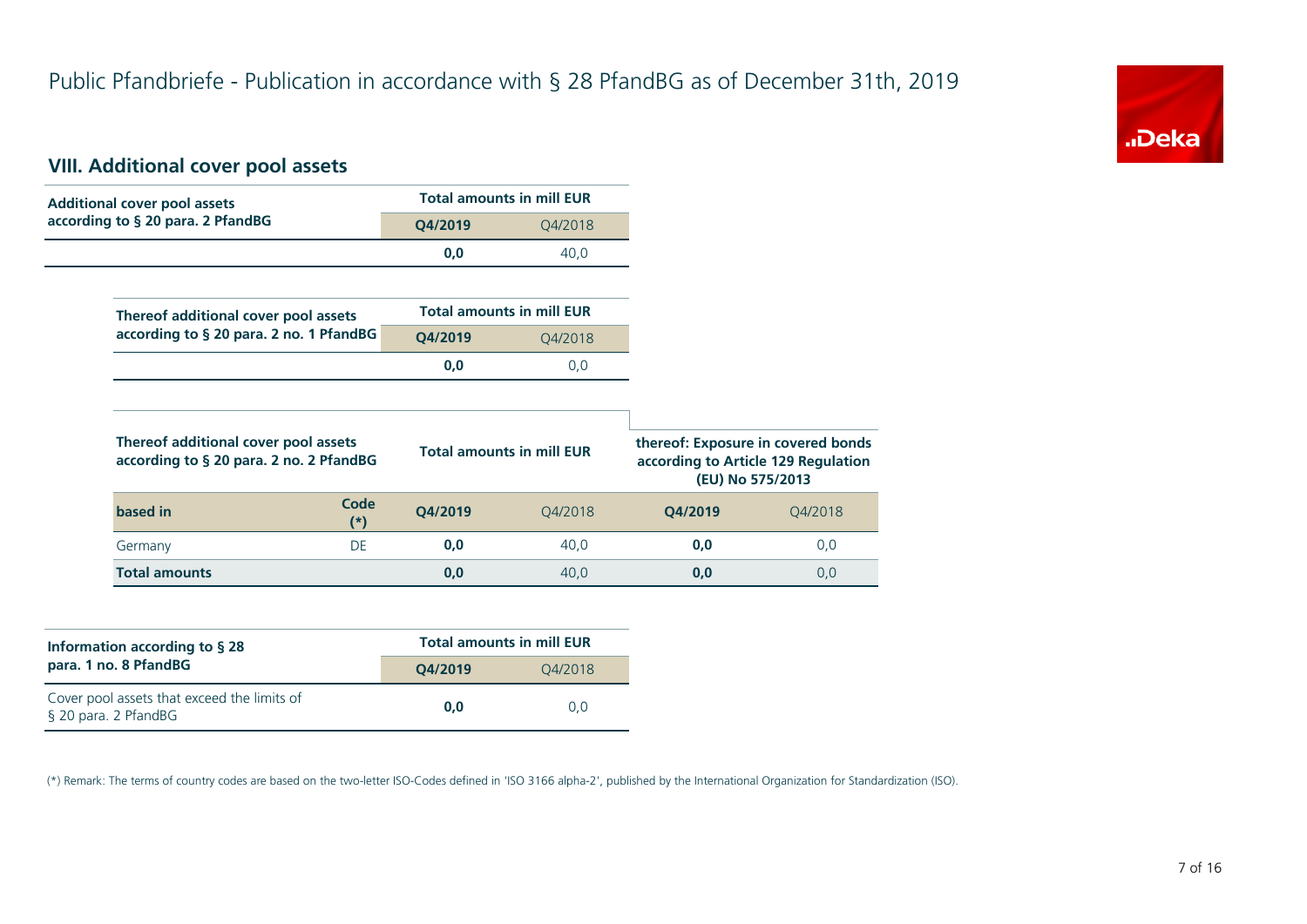# "Deka

### **IX. Distribution of cover pool assets Regular cover (incl. statutory overcollateralization) in mill EUR**

| Country of registration/residence of<br>the respective borrower or<br>guaranteeing body |               |         | <b>Sovereign</b> |         | <b>Regional Authorities</b> |         | <b>Local Authorities</b> |         | <b>Other debtors</b> |         | <b>Total amounts</b> |         | thereof: Guarantees<br>of export promotion |
|-----------------------------------------------------------------------------------------|---------------|---------|------------------|---------|-----------------------------|---------|--------------------------|---------|----------------------|---------|----------------------|---------|--------------------------------------------|
| <b>Country</b>                                                                          | Code<br>$(*)$ | Q4/2019 | O4/2018          | Q4/2019 | Q4/2018                     | Q4/2019 | Q4/2018                  | Q4/2019 | Q4/2018              | Q4/2019 | Q4/2018              | Q4/2019 | Q4/2018                                    |
| Germany                                                                                 | DE            | 193,2   | 240,5            | 338,7   | 372,7                       | 1.377,0 | 613,6                    | 973,9   | 983,0                | 2.882,8 | 2.210,1              | 193,2   | 240,5                                      |
| Denmark                                                                                 | <b>DK</b>     | 0,0     | 0,0              | 0,0     | 0,0                         | 0,0     | 0,0                      | 46,8    | 0,0                  | 46,8    | 0,0                  | 46,8    | 0,0                                        |
| France                                                                                  | <b>FR</b>     | 14,2    | 29,5             | 0,0     | 0,0                         | 0,0     | 0,0                      | 0,0     | 0,0                  | 14,2    | 29,5                 | 14,2    | 29,5                                       |
| Canada                                                                                  | CA            | 0,0     | 0,0              | 67,1    | 95,5                        | 0,0     | 0,0                      | 0,0     | 0,0                  | 67,1    | 95,5                 | 0,0     | 0,0                                        |
| Latvia                                                                                  | LV            | 0,0     | 0,0              | 0,0     | 0,0                         | 88,7    | 100,5                    | 0,0     | 0,0                  | 88,7    | 100,5                | 0,0     | 0,0                                        |
| Netherlands                                                                             | <b>NL</b>     | 157,7   | 165,4            | 0,0     | 0,0                         | 0,0     | 0,0                      | 0,0     | 0,0                  | 157,7   | 165,4                | 157,7   | 165,4                                      |
| Norway                                                                                  | <b>NO</b>     | 62,5    | 75,0             | 0,0     | 0,0                         | 0,0     | 0,0                      | 0,0     | 0,0                  | 62,5    | 75,0                 | 62,5    | 75,0                                       |
| Poland                                                                                  | PL            | 50,0    | 50,0             | 0,0     | 0,0                         | 0,0     | 0,0                      | 0,0     | 0,0                  | 50,0    | 50,0                 | 0,0     | 0,0                                        |
| United States of America                                                                | <b>US</b>     | 171,5   | 246,5            | 0,0     | 0,0                         | 0,0     | 0,0                      | 0,0     | 0,0                  | 171,5   | 246,5                | 171,5   | 246,5                                      |
| United Kingdom of Great Britain<br>and Northern Ireland                                 | <b>GB</b>     | 318,0   | 367,8            | 0,0     | 0,0                         | 0,0     | 0,0                      | 0,0     | 0,0                  | 318,0   | 367,8                | 318,0   | 367,8                                      |
| <b>Amounts</b>                                                                          |               | 967,1   | 1.174,6          | 405,8   | 468,2                       | 1.465,8 | 714,4                    | 1.020,7 | 983,0                | 3.859,3 | 3.340,2              | 963,9   | 1.124,6                                    |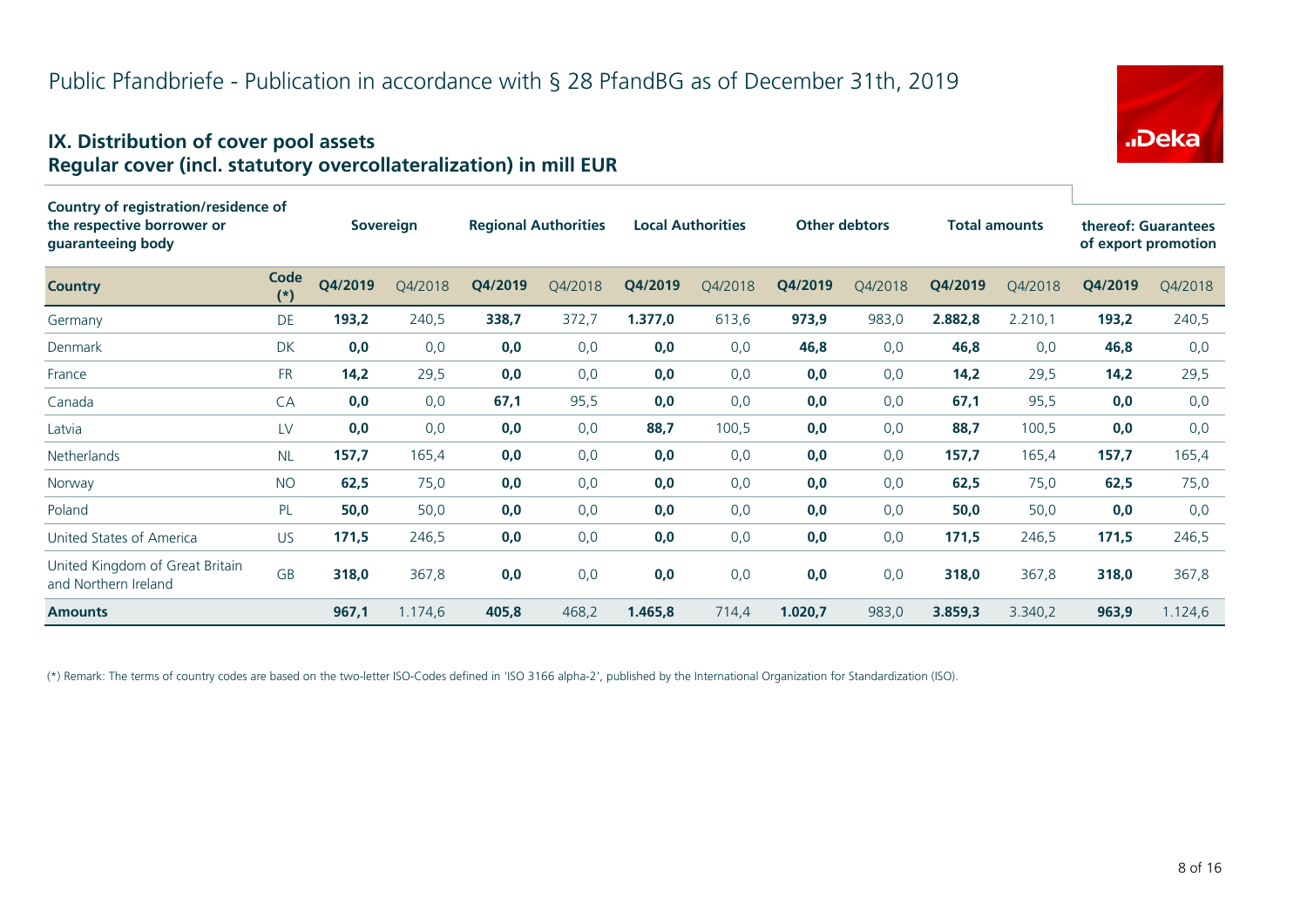

### **X. Distribution of cover pool assets (amounts directly owed) Regular cover (incl. statutory overcollateralization) in mill EUR**

| Country of registration/residence of<br>the respective borrower |               | <b>Sovereign</b> |         | <b>Regional Authorities</b> |         | <b>Local Authorities</b> |         | <b>Other debtors</b> |         | <b>Total amounts</b> |         |
|-----------------------------------------------------------------|---------------|------------------|---------|-----------------------------|---------|--------------------------|---------|----------------------|---------|----------------------|---------|
| <b>Country</b>                                                  | Code<br>$(*)$ | Q4/2019          | Q4/2018 | O4/2019                     | Q4/2018 | Q4/2019                  | Q4/2018 | Q4/2019              | 04/2018 | O4/2019              | 04/2018 |
| Germany                                                         | DE            | 0,0              | 0,0     | 298,7                       | 332,7   | 1.376,5                  | 613,0   | 973,9                | 983,0   | 2.649.0              | .928,7  |
| Canada                                                          | CA            | 0,0              | 0,0     | 58,2                        | 74,5    | 0,0                      | 0,0     | 0,0                  | 0,0     | 58,2                 | 74,5    |
| Latvia                                                          | LV            | 0,0              | 0,0     | 0,0                         | 0,0     | 88,7                     | 100,5   | 0,0                  | 0,0     | 88,7                 | 100,5   |
| Poland                                                          | PL            | 50,0             | 50,0    | 0,0                         | 0,0     | 0,0                      | 0,0     | 0,0                  | 0,0     | 50,0                 | 50,0    |
| <b>Amounts</b>                                                  |               | 50,0             | 50,0    | 356,9                       | 407.3   | 1.465.2                  | 713,5   | 973,9                | 983,0   | 2.845.9              | 2.153,8 |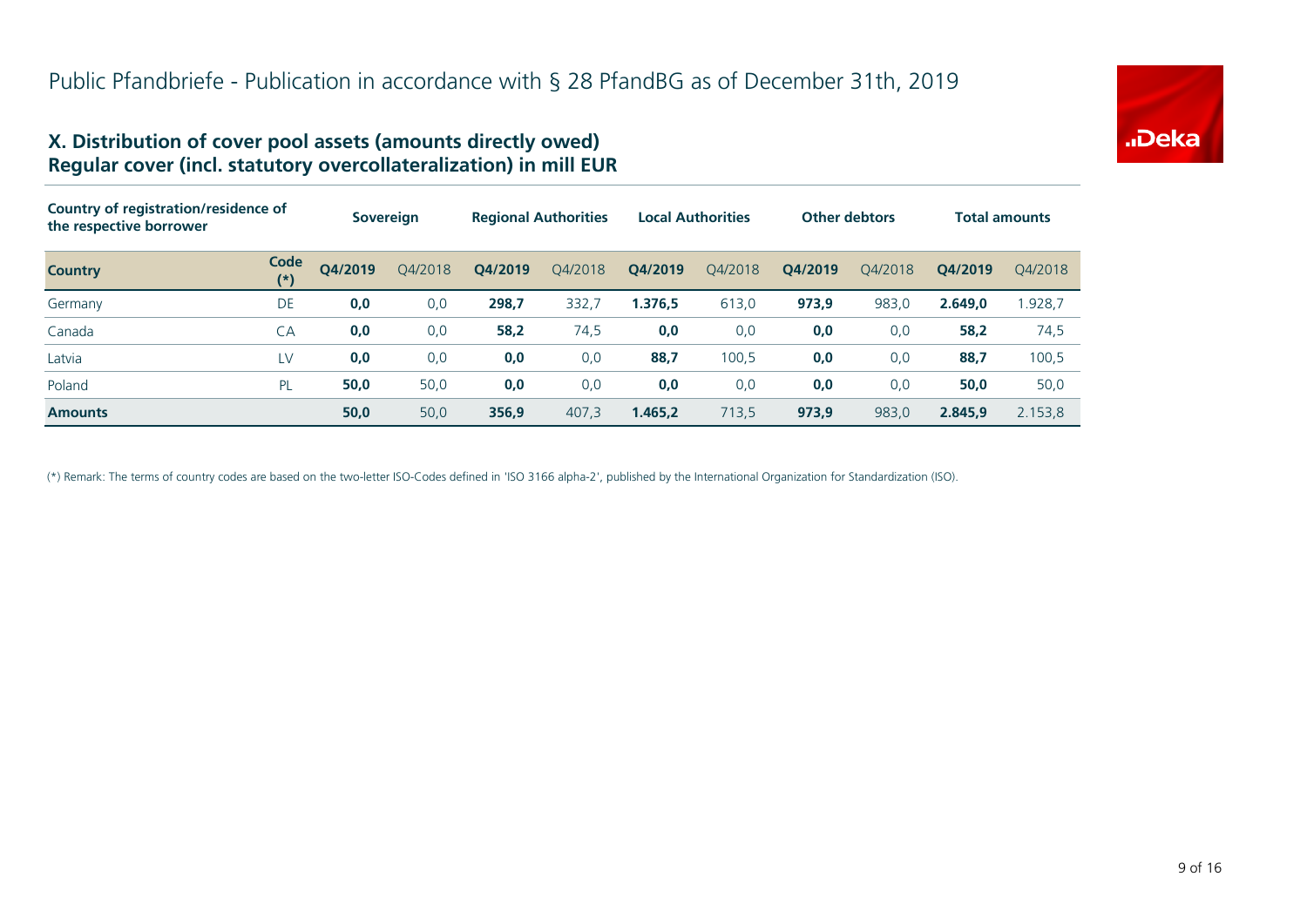

### **XI. Distribution of cover pool assets (guaranteed amounts) Regular cover (incl. statutory overcollateralization) in mill EUR**

| Country of registration/residence of<br>the quaranteeing body |               | <b>Sovereign</b> |         | <b>Regional Authorities</b> |         | <b>Local Authorities</b> |         | <b>Other debtors</b> |         | <b>Total amounts</b> |         |
|---------------------------------------------------------------|---------------|------------------|---------|-----------------------------|---------|--------------------------|---------|----------------------|---------|----------------------|---------|
| <b>Country</b>                                                | Code<br>$(*)$ | Q4/2019          | Q4/2018 | Q4/2019                     | Q4/2018 | Q4/2019                  | Q4/2018 | Q4/2019              | Q4/2018 | Q4/2019              | Q4/2018 |
| Germany                                                       | DE            | 193,2            | 240,5   | 40,0                        | 40,0    | 0,6                      | 0,9     | 0,0                  | 0,0     | 233,8                | 281,3   |
| Denmark                                                       | DK            | 0,0              | 0,0     | 0,0                         | 0,0     | 0,0                      | 0,0     | 46,8                 | 0,0     | 46,8                 | 0,0     |
| France                                                        | <b>FR</b>     | 14,2             | 29,5    | 0,0                         | 0,0     | 0,0                      | 0,0     | 0,0                  | 0,0     | 14,2                 | 29,5    |
| Canada                                                        | CA            | 0,0              | 0,0     | 8,9                         | 21,0    | 0,0                      | 0,0     | 0,0                  | 0,0     | 8,9                  | 21,0    |
| <b>Netherlands</b>                                            | <b>NL</b>     | 157,7            | 165,4   | 0,0                         | 0,0     | 0,0                      | 0,0     | 0,0                  | 0,0     | 157,7                | 165,4   |
| Norway                                                        | <b>NO</b>     | 62,5             | 75,0    | 0,0                         | 0,0     | 0,0                      | 0,0     | 0,0                  | 0,0     | 62,5                 | 75,0    |
| United States of America                                      | <b>US</b>     | 171,5            | 246,5   | 0,0                         | 0,0     | 0,0                      | 0,0     | 0,0                  | 0,0     | 171,5                | 246,5   |
| United Kingdom of Great Britain<br>and Northern Ireland       | <b>GB</b>     | 318,0            | 367,8   | 0,0                         | 0,0     | 0,0                      | 0,0     | 0,0                  | 0,0     | 318,0                | 367,8   |
| <b>Amounts</b>                                                |               | 917,1            | 1.124,6 | 48,9                        | 61,0    | 0,6                      | 0,9     | 46,8                 | 0,0     | 1.013,4              | 1.186,5 |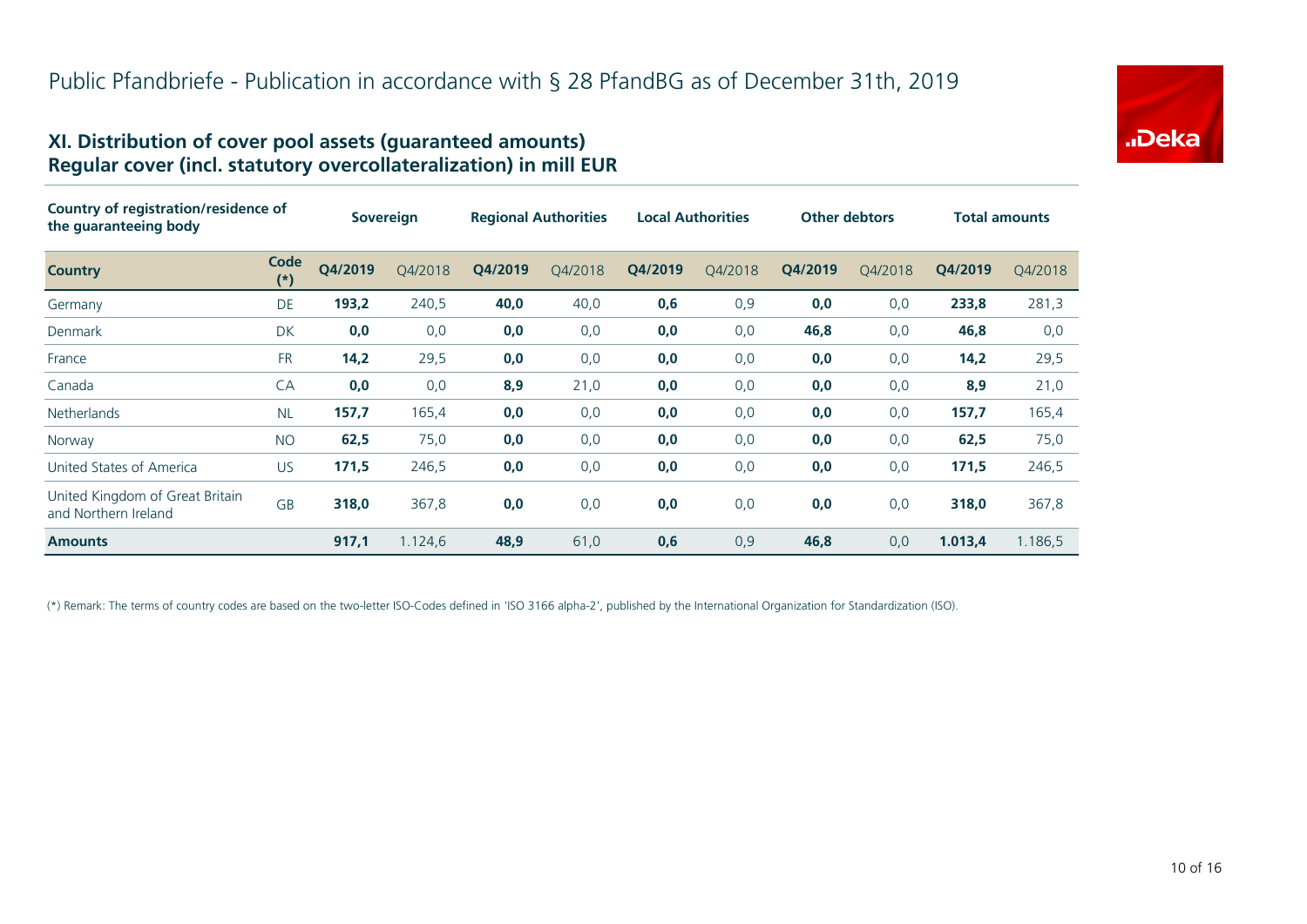# **.Deka**

### **XII. Distribution of cover pool assets (guarantees for reasons of export promotion) Regular cover in mill EUR**

| Country of registration/residence of<br>the guaranteeing body |               | <b>Total amounts</b> |         | thereof: Sovereign |         | thereof: Other<br>debtors |         |  |
|---------------------------------------------------------------|---------------|----------------------|---------|--------------------|---------|---------------------------|---------|--|
| <b>Country</b>                                                | Code<br>$(*)$ | O4/2019              | O4/2018 | O4/2019            | 04/2018 | O4/2019                   | Q4/2018 |  |
| Germany                                                       | DE            | 193,2                | 240,5   | 193,2              | 240,5   | 0,0                       | 0,0     |  |
| Denmark                                                       | <b>DK</b>     | 46,8                 | 0,0     | 0,0                | 0,0     | 46,8                      | 0,0     |  |
| France                                                        | <b>FR</b>     | 14,2                 | 29,5    | 14,2               | 29,5    | 0,0                       | 0,0     |  |
| <b>Netherlands</b>                                            | <b>NL</b>     | 157,7                | 165,4   | 157,7              | 165,4   | 0,0                       | 0,0     |  |
| Norway                                                        | <b>NO</b>     | 62,5                 | 75,0    | 62,5               | 75,0    | 0,0                       | 0,0     |  |
| United States of America                                      | US.           | 171,5                | 246,5   | 171,5              | 246,5   | 0,0                       | 0,0     |  |
| United Kingdom of Great Britain<br>and Northern Ireland       | GB            | 318,0                | 367,8   | 318,0              | 367,8   | 0,0                       | 0,0     |  |
| <b>Amounts</b>                                                |               | 963,9                | 1.124,6 | 917,1              | 1.124,6 | 46,8                      | 0,0     |  |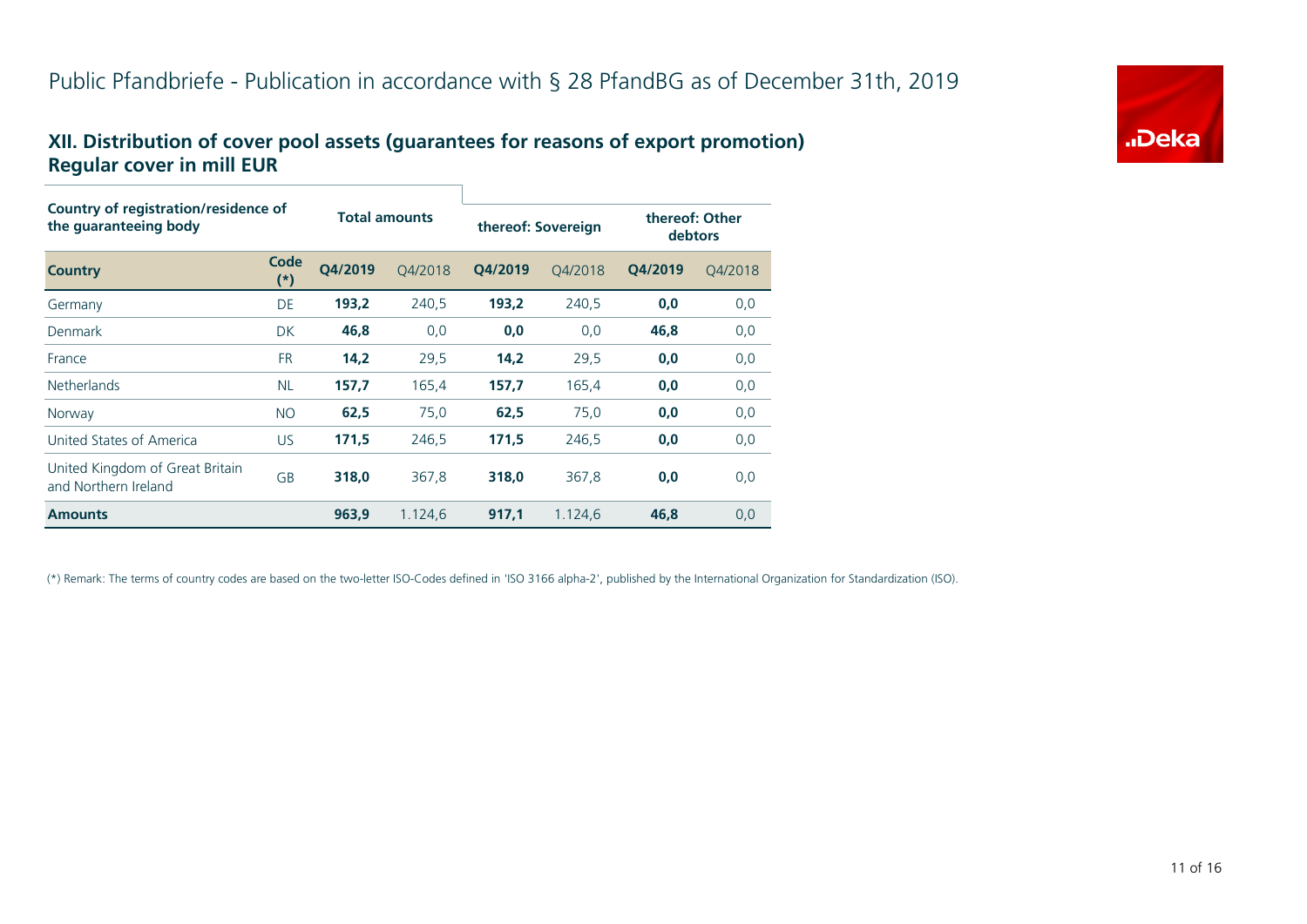

### **XIII. Debts in arrears > 90 Days (in mill EUR)**

| Country of registration/residence of<br>the respective borrower or<br>guaranteeing body |                      | <b>Total amounts</b> |         | thereof: Sovereign |         | thereof: Regional<br><b>Authorities</b> |         | thereof: Local<br><b>Authorities</b> |         | thereof: Other<br>debtors |         |
|-----------------------------------------------------------------------------------------|----------------------|----------------------|---------|--------------------|---------|-----------------------------------------|---------|--------------------------------------|---------|---------------------------|---------|
| <b>Country</b>                                                                          | <b>Code</b><br>$(*)$ | Q4/2019              | Q4/2018 | Q4/2019            | Q4/2018 | Q4/2019                                 | Q4/2018 | Q4/2019                              | Q4/2018 | Q4/2019                   | Q4/2018 |
| Germany                                                                                 | DE                   | 0,0                  | 0,0     | 0,0                | 0,0     | 0,0                                     | 0,0     | 0,0                                  | 0,0     | 0,0                       | 0,0     |
| Denmark                                                                                 | DK                   | 0,0                  | 0,0     | 0,0                | 0,0     | 0,0                                     | 0,0     | 0,0                                  | 0,0     | 0,0                       | 0,0     |
| France                                                                                  | <b>FR</b>            | 0,0                  | 0,0     | 0,0                | 0,0     | 0,0                                     | 0,0     | 0,0                                  | 0,0     | 0,0                       | 0,0     |
| Canada                                                                                  | CA                   | 0,0                  | 0,0     | 0,0                | 0,0     | 0,0                                     | 0,0     | 0,0                                  | 0,0     | 0,0                       | 0,0     |
| Latvia                                                                                  | LV                   | 0,0                  | 0,0     | 0,0                | 0,0     | 0,0                                     | 0,0     | 0,0                                  | 0,0     | 0,0                       | 0,0     |
| <b>Netherlands</b>                                                                      | <b>NL</b>            | 0,0                  | 0,0     | 0,0                | 0,0     | 0,0                                     | 0,0     | 0,0                                  | 0,0     | 0,0                       | 0,0     |
| Norway                                                                                  | <b>NO</b>            | 0,0                  | 0,0     | 0,0                | 0,0     | 0,0                                     | 0,0     | 0,0                                  | 0,0     | 0,0                       | 0,0     |
| Poland                                                                                  | PL                   | 0,0                  | 0,0     | 0,0                | 0,0     | 0,0                                     | 0,0     | 0,0                                  | 0,0     | 0,0                       | 0,0     |
| United States of America                                                                | <b>US</b>            | 0,0                  | 0,0     | 0,0                | 0,0     | 0,0                                     | 0,0     | 0,0                                  | 0,0     | 0,0                       | 0,0     |
| United Kingdom of Great Britain<br>and Northern Ireland                                 | <b>GB</b>            | 0,0                  | 0,0     | 0,0                | 0,0     | 0,0                                     | 0,0     | 0,0                                  | 0,0     | 0,0                       | 0,0     |
| <b>Amounts</b>                                                                          |                      | 0,0                  | 0,0     | 0,0                | 0,0     | 0,0                                     | 0,0     | 0,0                                  | 0,0     | 0,0                       | 0,0     |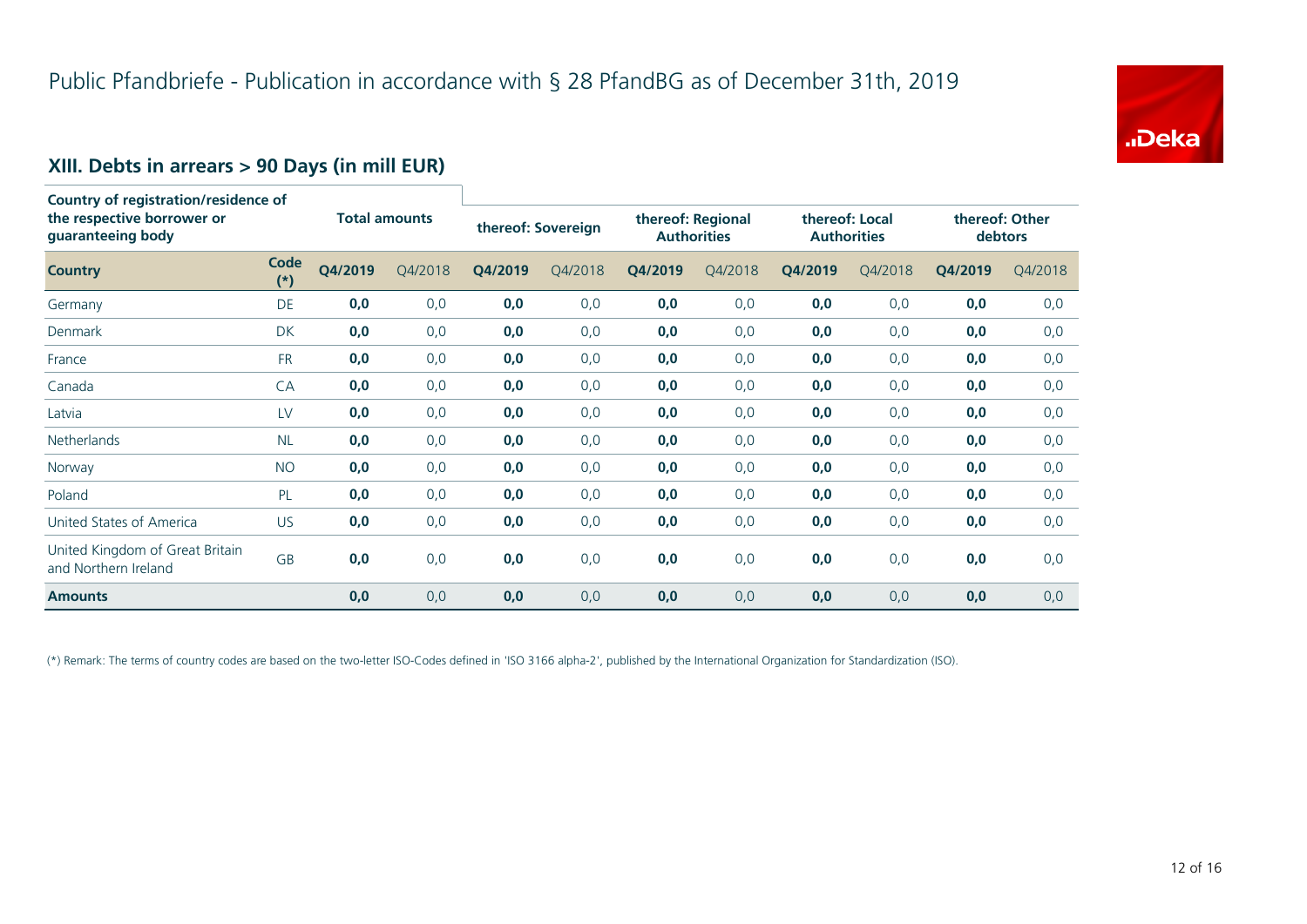

### **XIV. Total amounts of nonperforming assets, if at least 5% of each individual claim are non performing (in mill EUR)**

| Country of registration/residence of<br>the respective borrower or<br>guaranteeing body |               | <b>Total amounts</b> |         | thereof: Sovereign |         | thereof: Regional<br><b>Authorities</b> |         | thereof: Local<br><b>Authorities</b> |         | thereof: Other<br>debtors |         |
|-----------------------------------------------------------------------------------------|---------------|----------------------|---------|--------------------|---------|-----------------------------------------|---------|--------------------------------------|---------|---------------------------|---------|
| <b>Country</b>                                                                          | Code<br>$(*)$ | Q4/2019              | Q4/2018 | Q4/2019            | Q4/2018 | Q4/2019                                 | Q4/2018 | Q4/2019                              | Q4/2018 | Q4/2019                   | Q4/2018 |
| Germany                                                                                 | DE            | 0,0                  | 0,0     | 0,0                | 0,0     | 0,0                                     | 0,0     | 0,0                                  | 0,0     | 0,0                       | 0,0     |
| Denmark                                                                                 | <b>DK</b>     | 0,0                  | 0,0     | 0,0                | 0,0     | 0,0                                     | 0,0     | 0,0                                  | 0,0     | 0,0                       | 0,0     |
| France                                                                                  | <b>FR</b>     | 0,0                  | 0,0     | 0,0                | 0,0     | 0,0                                     | 0, 0    | 0,0                                  | 0,0     | 0,0                       | 0,0     |
| Canada                                                                                  | CA            | 0,0                  | 0,0     | 0,0                | 0,0     | 0,0                                     | 0,0     | 0,0                                  | 0,0     | 0,0                       | 0,0     |
| Latvia                                                                                  | LV            | 0,0                  | 0,0     | 0,0                | 0,0     | 0,0                                     | 0,0     | 0,0                                  | 0,0     | 0,0                       | 0,0     |
| <b>Netherlands</b>                                                                      | <b>NL</b>     | 0,0                  | 0,0     | 0,0                | 0,0     | 0,0                                     | 0, 0    | 0,0                                  | 0,0     | 0,0                       | 0,0     |
| Norway                                                                                  | <b>NO</b>     | 0,0                  | 0,0     | 0,0                | 0,0     | 0,0                                     | 0,0     | 0,0                                  | 0,0     | 0,0                       | 0,0     |
| Poland                                                                                  | PL            | 0,0                  | 0,0     | 0,0                | 0,0     | 0,0                                     | 0, 0    | 0,0                                  | 0,0     | 0,0                       | 0,0     |
| United States of America                                                                | <b>US</b>     | 0,0                  | 0,0     | 0,0                | 0,0     | 0,0                                     | 0,0     | 0,0                                  | 0,0     | 0,0                       | 0,0     |
| United Kingdom of Great Britain<br>and Northern Ireland                                 | GB            | 0,0                  | 0,0     | 0,0                | 0,0     | 0,0                                     | 0,0     | 0,0                                  | 0,0     | 0,0                       | 0,0     |
| <b>Amounts</b>                                                                          |               | 0,0                  | 0,0     | 0,0                | 0,0     | 0,0                                     | 0,0     | 0,0                                  | 0,0     | 0,0                       | 0,0     |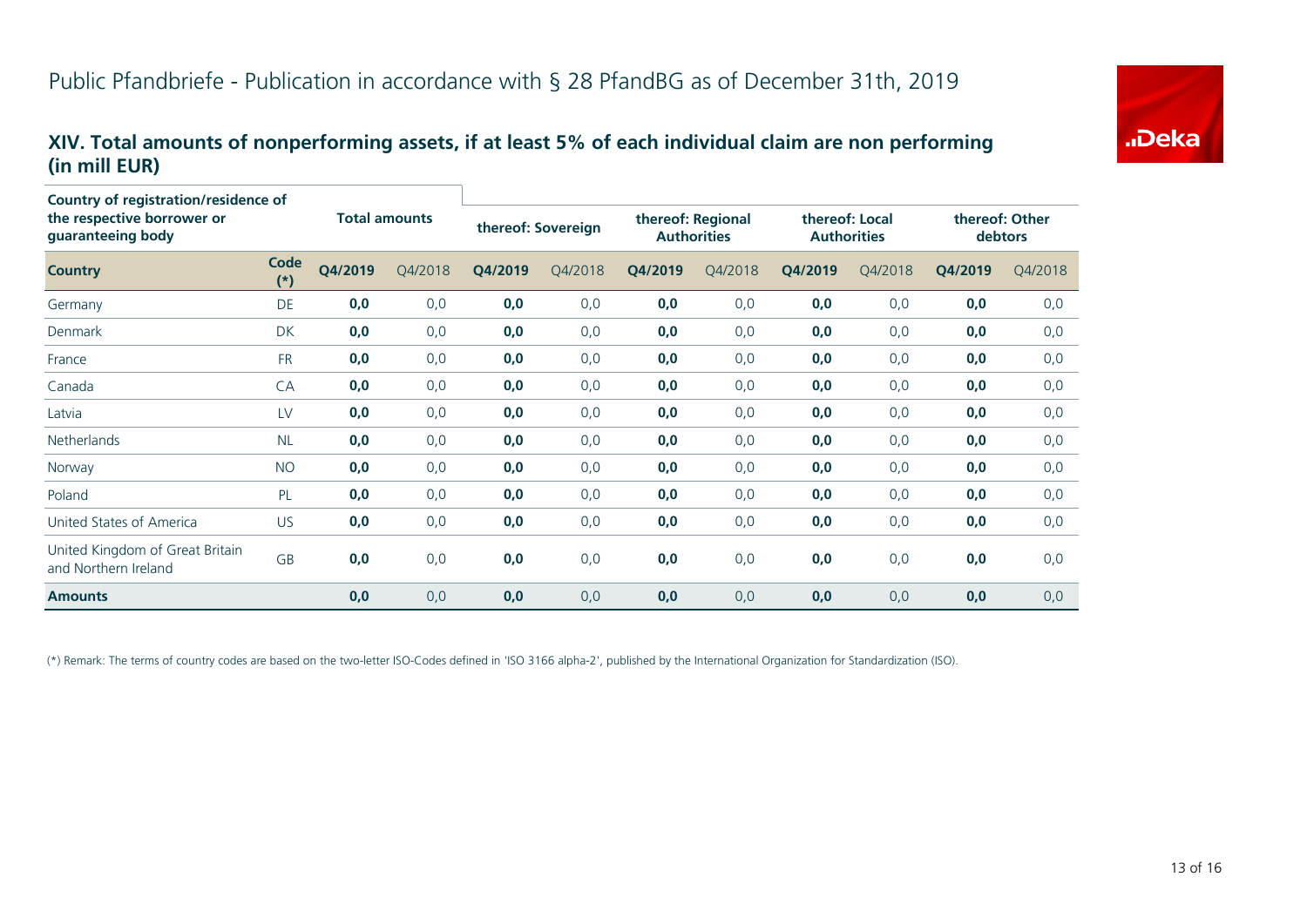

# **I. Additional voluntary information about the cover pool**

|                                    |             | Q4/2019 |
|------------------------------------|-------------|---------|
| WAL of cover pool (Total)          | in years    | 6,3     |
| Part of ECB elligble securities    | in mill EUR | 205,0   |
| Overcollateralisation by law (npv) | in $%$      | 2.0     |

| <b>Currency Exposure (nominal)</b> | in mill EUR | Q4/2019 |
|------------------------------------|-------------|---------|
| <b>EUR</b>                         |             | 3.621,4 |
| <b>USD</b>                         |             | 237,9   |

| <b>Current Rating of Pfandbrief (according to Rating Agency)</b> | O4/2019 |
|------------------------------------------------------------------|---------|
| Moody's                                                          | Aaa     |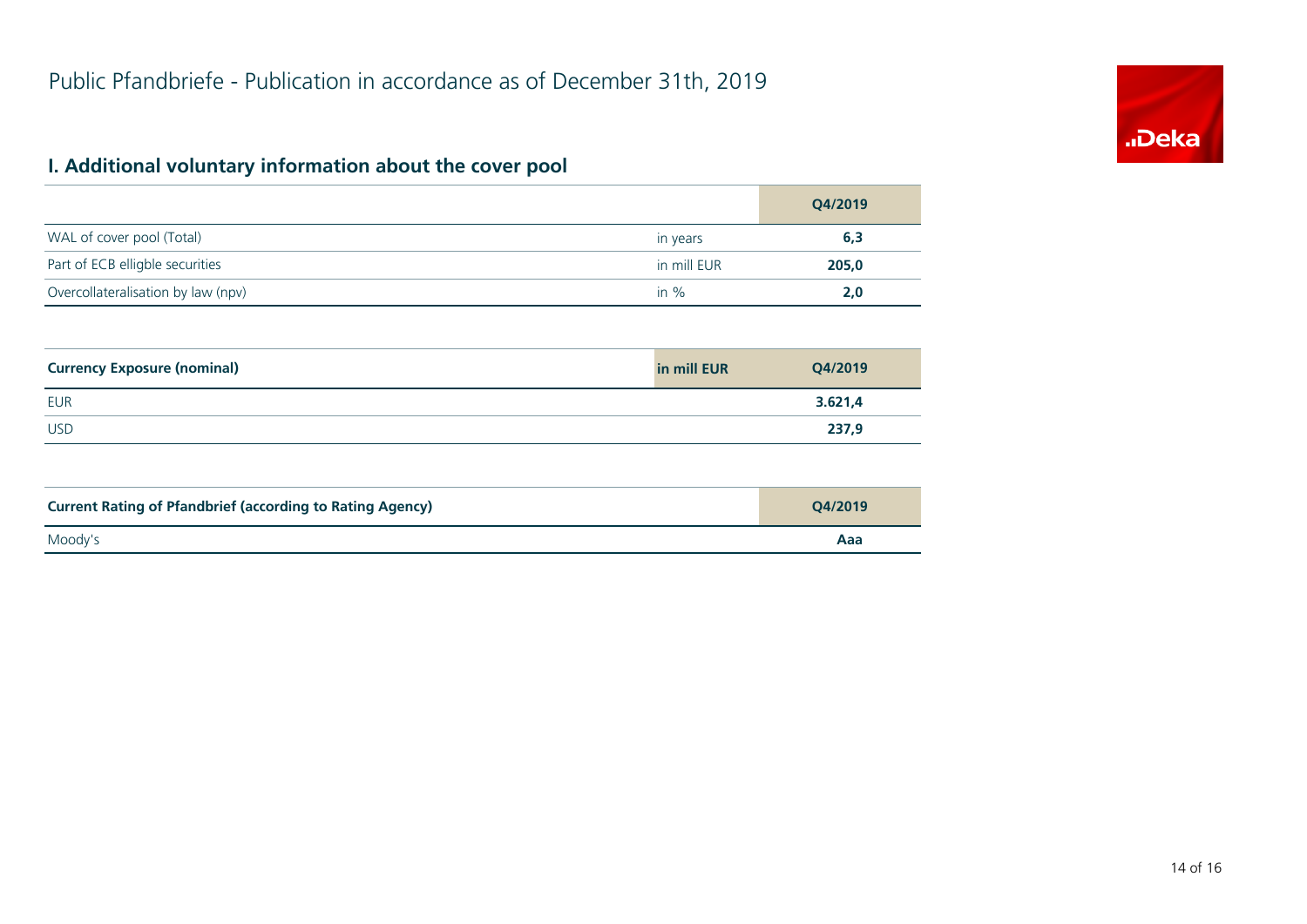# **I. Additional voluntary information about the cover pool**

| Breakdown of claims agianst centralbanks and banks<br>according to section 25 para 1 no. 5 by Credit Quality Step | in mill EUR | O4/2019 |
|-------------------------------------------------------------------------------------------------------------------|-------------|---------|
| Credit Quality Step 1                                                                                             |             | 0.0     |
| Credit Quality Step 2                                                                                             |             | 0.0     |

| Loans $(*)$                                               |             | Q4/2019 |
|-----------------------------------------------------------|-------------|---------|
| Number of loans                                           |             | 229     |
| Number of borrowers                                       |             | 82      |
| Total amount of loans granted to the 10 biggest borrowers | in mill EUR | 1.488,5 |
| Total amounts of bonds                                    | in mill EUR | 572,1   |
| Total amounts of loans                                    | in mill EUR | 3.287,2 |

| <b>Derivates</b>                                          |              | O4/2019   |
|-----------------------------------------------------------|--------------|-----------|
| Are derivatives included in the cover pool?               | Yes / No     | <b>No</b> |
| Dervatives in the cover pool (npv)                        | in mill EUR  | 0,0       |
| Type of swaps (I=intra-group, E=external, B=both, N=none) | (I, E, B, N) | N         |

(\*) Remark: Only regular cover pool assets are included.